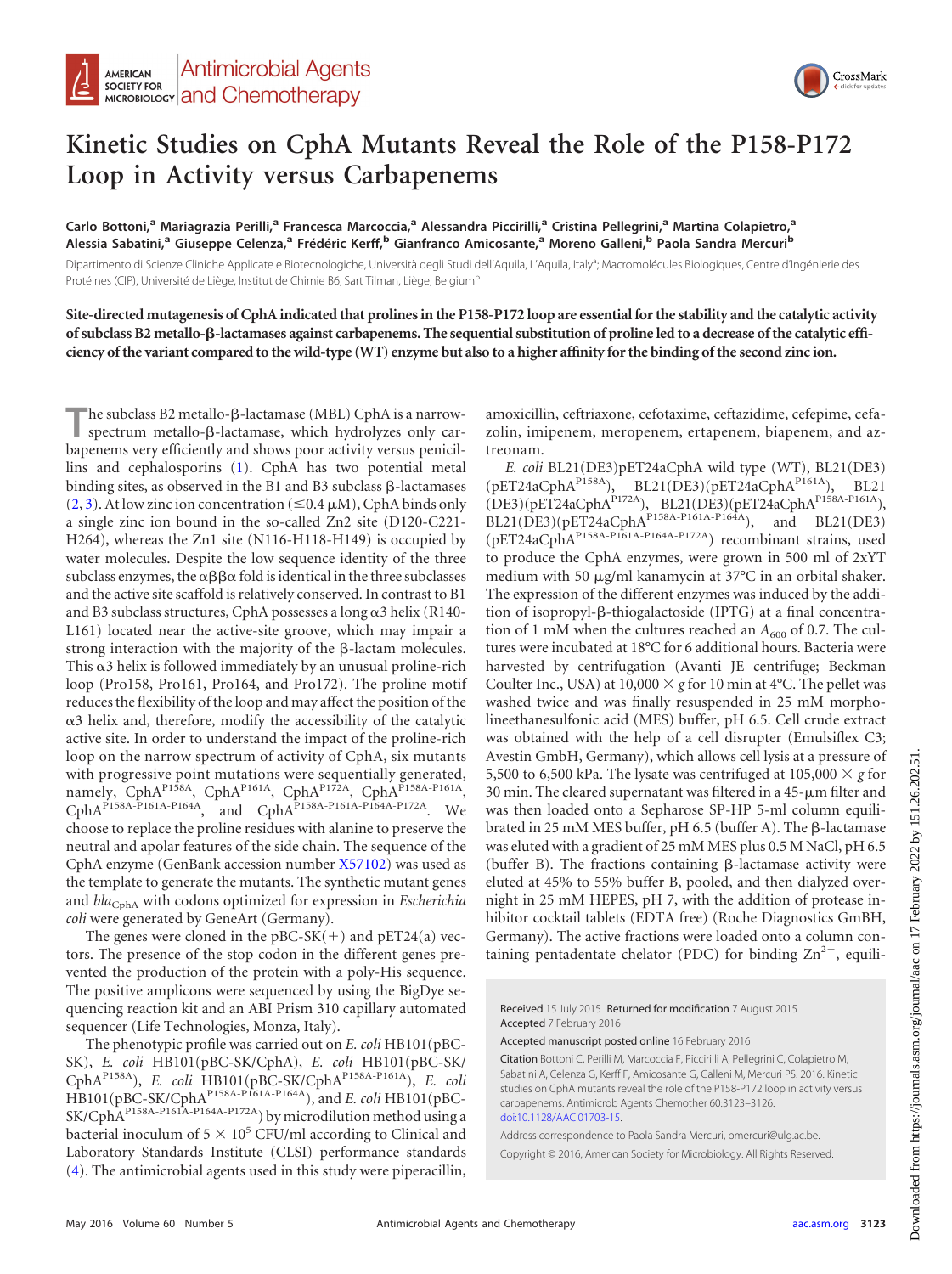| Antibiotic   | MIC value (µg/ml) according to CphA type |     |             |                   |                         |               |  |  |  |  |
|--------------|------------------------------------------|-----|-------------|-------------------|-------------------------|---------------|--|--|--|--|
|              | WT<br>P158A                              |     | P158A-P161A | P158A-P161A-P164A | P158A-P161A-P164A-P172A | $pBC-SK$      |  |  |  |  |
| Amoxicillin  | 8                                        | 8   | 8           |                   | 8                       |               |  |  |  |  |
| Piperacillin |                                          |     |             |                   | 0.5                     | 0.5           |  |  |  |  |
| Cefepime     |                                          |     |             |                   | 0.5                     | 0.25          |  |  |  |  |
| Ceftriaxone  | 0.5                                      | 0.5 | 0.5         | 0.5               | 0.5                     | 0.25          |  |  |  |  |
| Cefazolin    |                                          |     |             |                   |                         | 0.25          |  |  |  |  |
| Cefotaxime   |                                          |     |             |                   | 0.5                     | 0.25          |  |  |  |  |
| Ceftazidime  |                                          |     |             |                   | 0.5                     | 0.5           |  |  |  |  |
| Imipenem     | >64                                      | >64 | 32          |                   | 0.25                    | 0.25          |  |  |  |  |
| Meropenem    | >64                                      | >64 | 32          |                   | $\leq 0.0312$           | $\leq 0.0312$ |  |  |  |  |
| Ertapenem    | >64                                      | >64 | 32          |                   | $\leq 0.0312$           | $\leq 0.0312$ |  |  |  |  |
| Biapenem     | >64                                      | >64 | 4           |                   | 0.25                    | 0.25          |  |  |  |  |
| Aztreonam    | 4                                        | 4   |             |                   |                         |               |  |  |  |  |
| Activity     | 12                                       | 14  |             | 0.6               | 0.012                   | < 0.001       |  |  |  |  |

<span id="page-1-0"></span>**TABLE 1** Antimicrobial susceptibility mediated by CphA, CphAP158A, CphAP158A-P161A, CphAP158A-P161A-P164A, and CphAP158A-P161A-P164A-P172A in *E. coli* HB101*<sup>a</sup>*

*<sup>a</sup>* MIC experiments were performed on *E. coli* HB101(pBC-SK), *E. coli* HB101(pBC-SK/CphA), *E. coli* HB101(pBC-SK/CphAP158A), *E. coli* HB101(pBC-SK/CphAP158A-P161A), *E. coli* HB101(pBC-SK/CphAP158A-P161A-P164A), and *E. coli* HB101(pBC-SK/CphAP158A-P161A-P164A-P172A). The inoculum used for MIC testing was 5 10<sup>5</sup> CFU/ml. The activity of the crude extracts, expressed in micromoles per minute per milligram, was measured using 100  $\mu\mathrm{M}$  imipenem.

brated with 25 mM HEPES, pH 7.0 (buffer A), for the second chromatographic step. The pure fractions were pooled and dialyzed in 20 mM HEPES buffer, pH 7.0, to remove the excess NaCl. At the end of each purification step,  $\beta$ -lactamase activity was routinely measured spectrophotometrically following the hydrolysis of 100  $\mu$ M imipenem as the substrate. Kinetic experiments were performed following the hydrolysis of each substrate at 30°C in 25 mM HEPES buffer (pH 7.0). The data were collected with a Specord 50 spectrophotometer (Analytik Jena, Germany). Each kinetic value is the mean of five different measurements; error was below 5%. Kinetic parameters were determined under initial rate conditions. The dependence of zinc content on activity was determined by a hydrolysis rate of 150 M imipenem as the reporter substrate using a concentration of  $ZnCl<sub>2</sub>$  ranging from 0 to 100  $\mu$ M.

The results of the antimicrobial susceptibility test are shown in [Table 1.](#page-1-0) The presence of the CphA enzyme confers resistance to *E. coli* HB101 versus all carbapenems. However, low MIC values were observed for cephalosporins, penicillins, and aztreonam. The same pattern was reported for *E. coli* HB101(pBC-SK/ CphA<sup>P158A</sup>). A slight difference was observed for the second mutant [*E. coli* HB101(pBC-SK/CphAP158A-P161A)]. Indeed, the MIC values versus carbapenems decrease, but *E. coli* HB101(pBC-SK/ CphAP158A-P161A) remains resistant. The triple mutant showed a drastic reduction of MIC values toward carbapenems. The MIC values observed for the fourth mutant [*E. coli* HB101(pBC-SK/

CphAP158A-P161A-P164A-P172A)] are very similar to those of *E. coli*  $HB101(pBC-SK)$ , which was used as the control strain. The  $\beta$ -lactamase activity of the crude extracts indicated that, with the exception of CphAP158A-P161A-P164A-P172A, the reduction of the MIC values is correlated to the reduced catalytic efficiency and to the reduced production of active enzymes [\(Table 1\)](#page-1-0). Therefore, our data indicated that the addition of the point mutation on the P158-P172 loop restored the susceptibility of the host bacteria to carbapenems.

The production assays of the different proteins indicated that CphA<sup>P158A-P161A-P164A-P172A</sup> was insoluble and that all of the methods applied to solubilize it failed. Kinetics studies [\(Table 2\)](#page-1-1) showed that the  $k_{\text{cat}}$  values for the hydrolysis of imipenem and ertapenem are similar to those of the wild-type CphA, but the *Km* values increase as a function of the number of mutations introduced. We noted a reduction of 4- to 7-fold for the catalytic efficiency of mutant CphAP158A-P161A-P164A compared to that of the WT. Interestingly, in the cases of meropenem and biapenem, we noted a progressive decrease of  $K_m$ ,  $k_{\text{cat}}$  and  $k_{\text{cat}}/K_m$  in the five mutants. We did not detect any significant hydrolysis of penicillins, indicating that the narrow activity spectrum of CphA is not modified by the replacement of prolines.

We also tested the variation of the  $\beta$ -lactamase activity toward zinc concentration. As observed for the WT enzyme [\(5\)](#page-3-4), we noted a decrease of the activity in the presence of zinc ions [\(Fig. 1\)](#page-2-0). From these data, we estimated an apparent dissociation constant for the

<span id="page-1-1"></span>**TABLE 2** Kinetics study on CphA WT and mutants CphAP158A, CphAP158A-P161A, CphAP158A-P161A-P164A

|                    | Imipenem           |                                |                                               | Meropenem          |                                | Ertapenem                                              |                    | Biapenem                       |                                               |                    |                                |                                                 |                    |
|--------------------|--------------------|--------------------------------|-----------------------------------------------|--------------------|--------------------------------|--------------------------------------------------------|--------------------|--------------------------------|-----------------------------------------------|--------------------|--------------------------------|-------------------------------------------------|--------------------|
| CphA               | $K_m$<br>$(\mu M)$ | $k_{\text{cat}}$<br>$(s^{-1})$ | $k_{\text{cat}}/K_m$<br>$(\mu M^{-1} s^{-1})$ | $K_m$<br>$(\mu M)$ | $k_{\text{cat}}$<br>$(s^{-1})$ | $k_{\text{cat}}/K_{\text{m}}$<br>$(\mu M^{-1} s^{-1})$ | $K_m$<br>$(\mu M)$ | $k_{\text{cat}}$<br>$(s^{-1})$ | $k_{\text{cat}}/K_m$<br>$(\mu M^{-1} s^{-1})$ | $K_m$<br>$(\mu M)$ | $k_{\text{cat}}$<br>$(s^{-1})$ | $k_{\text{cat}}/K_m$<br>$\mu$ M<br><sub>S</sub> | $K_d$<br>$(\mu M)$ |
| <b>WT</b>          | 110                | 460                            | 4.18                                          | 1,600              | 3,100                          | 1.94                                                   | 230                | 700                            | 3.04                                          | 300                | 150                            | 0.5                                             | 50                 |
| P158A              | 210                | 500                            | 2.38                                          | 720                | 1,700                          | 2.36                                                   | 260                | 770                            | 2.96                                          | 400                | 160                            | 0.4                                             | 45                 |
| P <sub>161</sub> A | 130                | 476                            | 3.66                                          | 312                | 970                            | 3.11                                                   | 400                | 1,350                          | 3.37                                          | 210                | 80                             | 0.72                                            | 15                 |
| P172A              | 320                | 200                            | 0.62                                          | 190                | 210                            | 1.1                                                    | 220                | 280                            | 1.27                                          | 200                | 24                             | 0.12                                            | 10                 |
| P158A-P161A        | 430                | 570                            | 1.33                                          | 510                | 700                            | 1.36                                                   | 260                | 550                            | 2.12                                          | 160                | 8                              | 0.05                                            | 20                 |
| P158A-P161A-P164A  | 700                | 400                            | 0.57                                          | 200                | 160                            | 0.8                                                    | 530                | 410                            | 0.77                                          | 190                | 4.4                            | 0.023                                           |                    |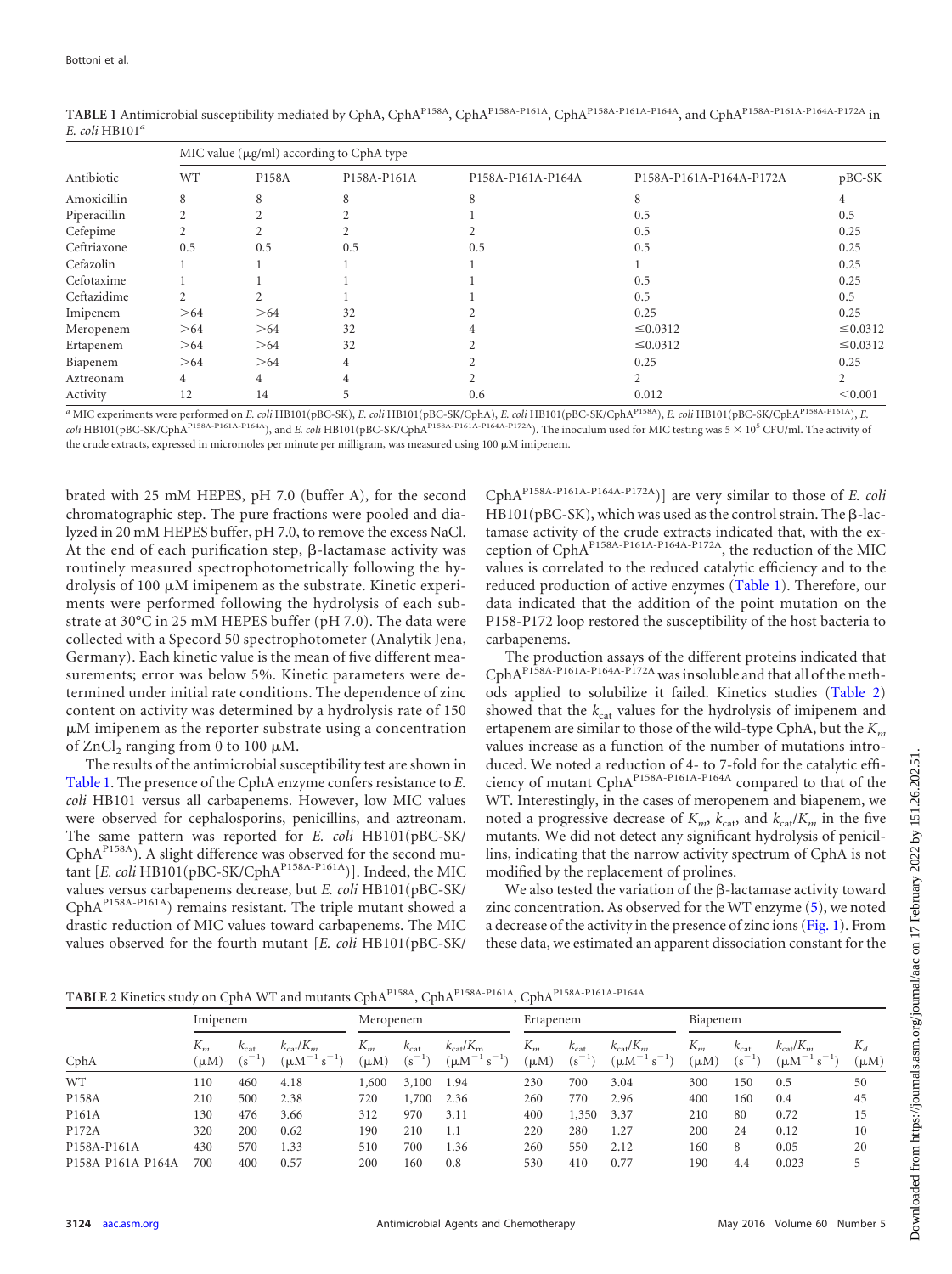

<span id="page-2-0"></span>**FIG 1** Influence of the zinc concentrations on the CphA activity. Gray diamond, WT; black square, P158A; plus sign, P161A; gray circle, P172A; black triangle, P158A161A; times sign, P158A161A164A.

different enzymes. We noted that, compared to the WT enzyme, P161A, P172A, and the triple mutant displayed a higher apparent affinity for the second zinc ion ( $K_d = 5$  to 15  $\mu$ M). Finally, the thermostability of the triple mutant at 45°C was affected compared to those of the three other proteins. The mutant was inhibited completely after 15 min of incubation.

In conclusion, our studies indicated that the progressive replacement of prolines from the P158-P172 loop showed that the prolines are crucial for the activity and the stability of CphA. The replacement of single prolines at P158 and P161 led to a strong modification of CphA activities toward carbapenems. A major impact on catalytic efficiencies of the enzyme was observed when the P158A P161A double mutant was generated. The most affected single mutant was P172A, whose catalytic efficiency toward imipenem was decreased by a factor of 4. The replacement of the four prolines led to a highly unstable



<span id="page-2-1"></span>FIG 2 (A) ClustalW alignment of subclass B2 metallo-ß-lactamases using Clustal 2.1 multiple-sequence alignment. C.violaceum, *Chromobacterium violaceum* ATCC 12472; P.ferrooxidans, *Pseudogulbenkiania ferrooxidans*; C.piscinae, *Chromobacterium piscinae*; A.hydrophila CphA, *Aeromonas hydrophila*CphA; P.chlororaphis, *Pseudomonas chlororaphis*; S.Fonticola Sfh-I, *Serratia fonticola* Sfh-I; Y.mollaretii, *Yersinia mollaretii* ATCC 43969. (B) Comparison of the structures of Sfh-I and CphA. The lateral chains of the amino acids of the P158-P172 loop are shown.